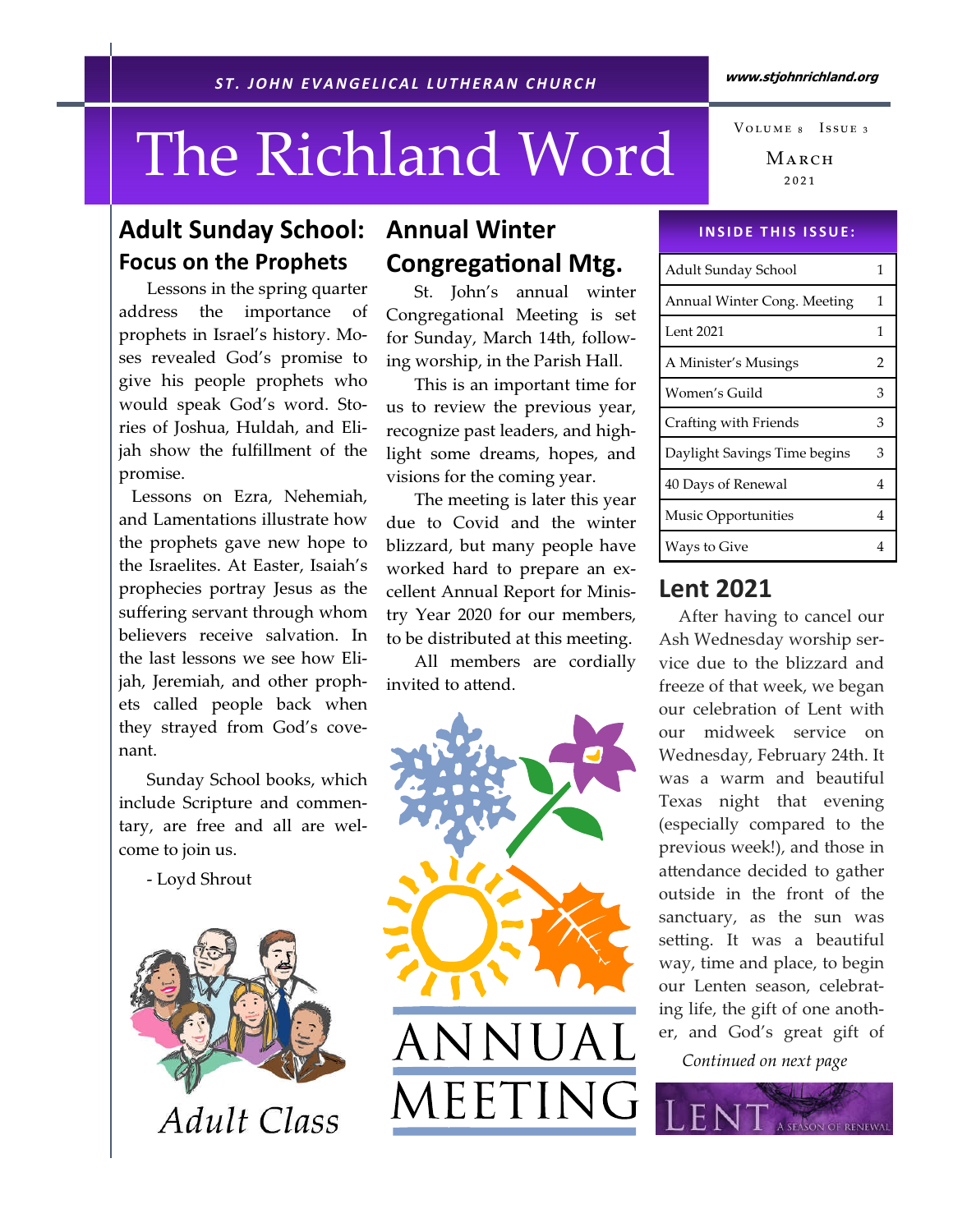#### $P_{\text{AGE 2}}$  Vo

## A Minister's Musings: What a Blast! What a 3 Days!

 When the congregation of St. John (or those able to do so) gathered together on Sunday, February 28th, there were stories to be shared, of struggle, survival, and God's provision, having survived the winter blizzard/freeze of 2021. What a blast of cold air and snow Texas received, beginning on Sunday, February 14th (Valentine's Day).

 The next three days turned into one for the record books (almost, beaten only once before, in 1949, when temperatures in the Austin area plummeted to minus 6 degrees!).

 It was a three days most of us will never forget. Electricity went out, temperatures in homes dropped, pipes froze, and individuals wondered, as

#### Lent 2021

#### Continued from page 1

sus Christ.

 The theme for this year's Wednesday evening @ 6:45 p.m. midweek Lenten services is the four cardinal virtues (JCMW justice, courage, moderation, and wisdom), and how these great values are profoundly illustrated in the life of our Lord Jesus Christ.

 Using the Service of the Word, these midweek Lenten devotions (March 10th, 17th, and 24th) are offered as a way to prepare for celebrating Holy Week, which begins this year things got colder in our homes than ever before, what the next day would bring.

It was the most unforge able three days,...and the beginning of the season of Lent!

 The season of Lent ends with another "three days" that make even the most challenging and difficult moments of those three days in February pale in comparison. A cosmic struggle that took place both on earth and in the heavenlies, where God in human form implemented the most amazing and mysterious plan of all the ages, for the redemption and salvation of human souls.

 Called "The Triduum" by the Ancient Church, it begins on Maundy Thursday evening, and concludes Sunday morning.

on March 28th, Palm Sunday.

\_\_\_\_\_\_\_\_\_\_\_\_

salvation through His Son, Je-remaining 2021 midweek Hope you can join us for our Lenten devotions, starting on



(The traditional Jewish calendar days run from evening to evening. As a result, day 1 - Thursday evening to Friday evening is day 1, Friday evening to Saturday evening is day 2, and Saturday evening to Sunday evening is the third day.)

 The Easter Triduum, also known as the Holy Triduum (also, the Paschal Triduum), --- these 3 days comprise the most sacred days in the Christian calendar, surpassing even Christmas in their importance, for they contain the revelation and realization in human history of the divine plan for human redemption and eternal salvation, put in place thousands of earlier, during the life of our first parents, Adam and Eve.

 As we journey together towards Palm Sunday, the beginning of Holy Week, and then approach the remembrance and celebration of these most holy 3 days, I pray that your heart would be moved...by the greatness of God's love for you, as demonstrated by the sacrifice of His only Son, Jesus Christ, so that you and I might live as His sons and daughters with Him...forever.

"What wondrous love is this, O, my soul?"

- Pastor Todd

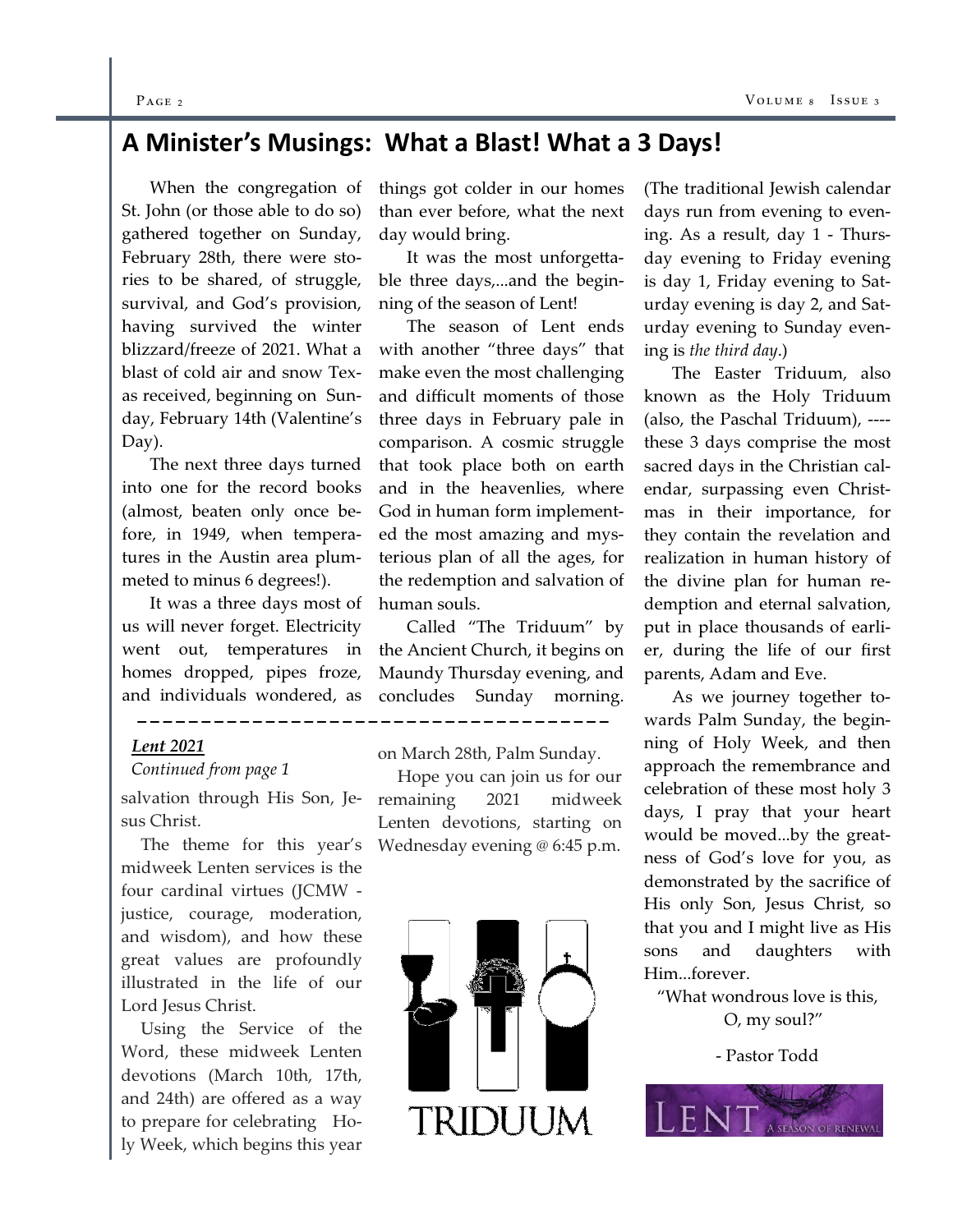## Women's Guild

St. John Women's Guild is ge ing ready for the new year!

 It has been a long time since we have met together. March 28th is the date set for our first meeting in 2021, and all ladies are invited! We will meet in the Parish Hall, immediately following the worship service, and, with our face coverings, will be spaced out sufficiently in the Parish Hall for both safety and comfort.

 Things we will be discussing include both old business (authorizing the paying of outstanding bills) and new business, including what we would like to do in 2021!

 Please bring your dreams and hopes for our Women's Guild to the meeting on the 28th. If you have any questions or would like to help in preparing for this meeting, in any way, please talk to Sandy Brunton or Kathy Pemberton.





# Crafting  $w/$  Friends

As the church campus reopened February 28th, St. John's Crafting with Friends group will meet on March 13th at the usual time, 10:00 a.m.

 Put your thinking caps on, bring your ideas and maybe some projects with you. It is fun to share our ideas!

 If you know of anyone that may be interested in working with us, please invite them. You may not think you are a crafty person, but you would be surprised and I know you have ideas for us to work on.

 I hope everyone is well; that winter storm knocked us for a big loop, but now we can get back to doing what we love to do,...and rejoicing in our Lord.

Peace and love, Sandy

# Daylight Savings Time Begins

Daylight Saving Time begins this year on Sunday, March 14th. Remember to set your clocks ahead (forward) an hour Saturday night, March 13th, before you go to bed.



**DAYLIGHT-SAVING TIME BEGINS MARCH 14th** 

# 2021 Flower & Bulletin Charts



New 2021 flower and bulletin charts are posted on the bulletin board in the back of the sanctuary. Feel free to sign up on either or both. The flowers can be cut flowers or potted plants.

 If you have any questions or would like more information, talk to Mary Martinka or Sandy Brunton.



The Women's Guild sold cookbooks last year and we still have some left. They are \$15. There are some on the table in the parish hall for you to see. The recipes are from our members.

 Contact the church office if you have questions.